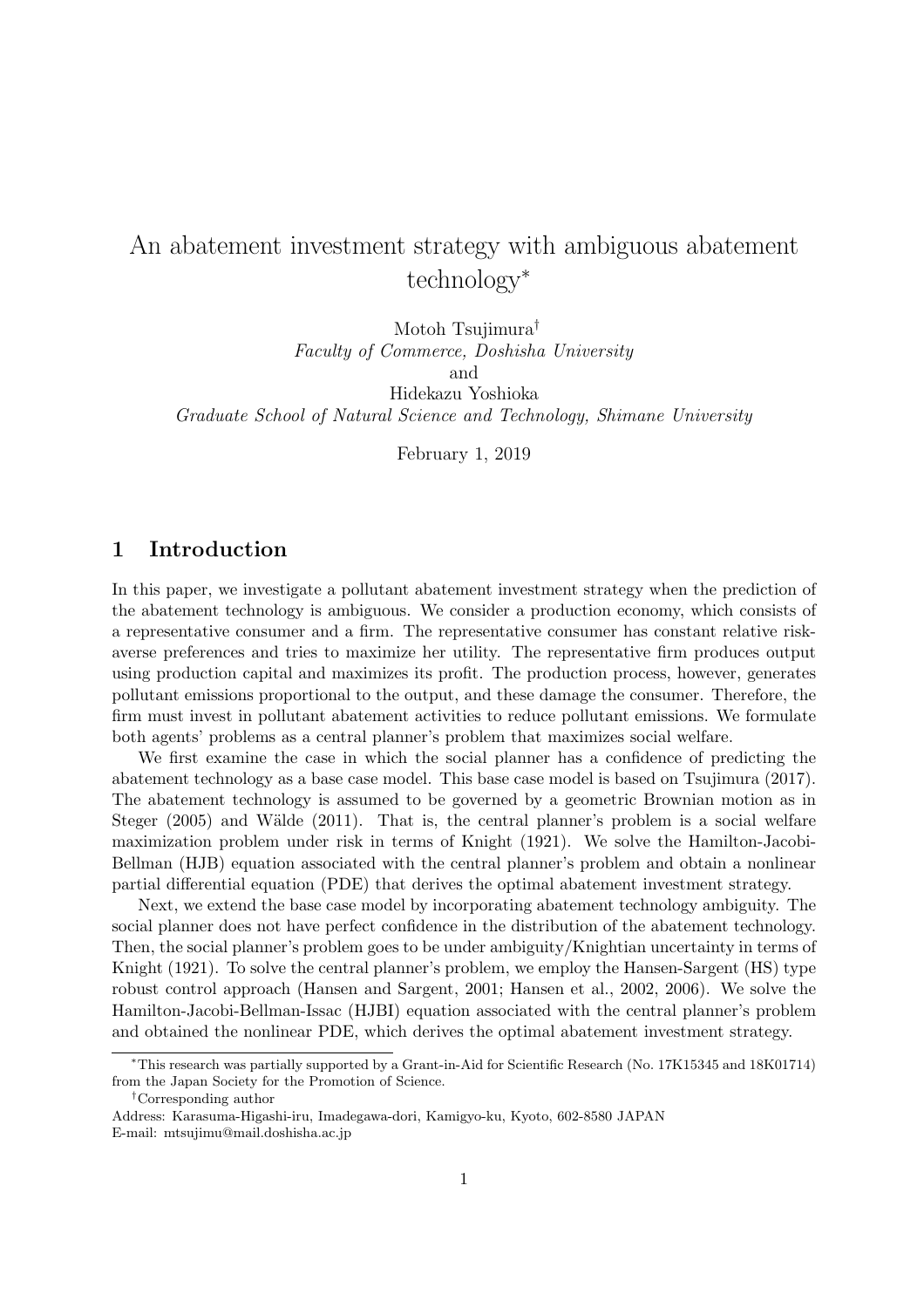Because of the nonlinearity, the both PDEs have to be solved numerically. We leave the numerical calculation for future work.

#### **2 Base Case Model**

In this section, we consider a social maximizing problem, excluding technology ambiguity, as a base case model by following the line of Tsujimura (2017). The economy consists of a representative consumer and a firm. The representative firm produces output  $Y_t$  using production capital  $K_t$  at time *t*. The firm's production function  $F(K_t)$  is given by the following AK-form:

$$
Y_t = F(K_t) = AK_t,
$$

where *A* is the level of production technology. For analytical simplicity, *A* is assumed to be constant. The dynamics of the capital stock are given by:

$$
dK_t = (I_t - \delta K_t)dt, \qquad K_0 = k,\tag{2.1}
$$

where  $I_t$  is the capital investment,  $\delta \in (0,1)$  is the depreciation rate.

The output production process generates pollutant emissions proportional to the output level,  $\eta F(K_t)$ , where  $\eta > 0$  is the emission conversion coefficient. As the pollutant damages the consumer, the firm invests in pollutant abatement activity  $H(I_t^A)$ :

$$
H(I_t^A) = X_t(I_t^A)^2,
$$
\n(2.2)

where  $I_t^A$  is the abatement investment and  $X_t$  is the level of abatement technology. As in Steger  $(2005)$  and Wälde  $(2011)$ , we assume that the abatement technology is governed by the following geometric Brownian motion:

$$
dX_t = \mu X_t dt + \sigma X_t dW_t, \qquad X_0 = x,\tag{2.3}
$$

where  $\mu > 0$  and  $\sigma > 0$  are constants.  $W_t$  is a standard Brownian motion on a filtered probability space  $(\Omega, \mathcal{F}, \mathbb{P}, \{\mathcal{F}_t\}_{t\geq 0})$ , where  $\mathcal{F}_t$  is generated by  $W_t$ . The abatement activity reduces the pollutant emissions, and the resulting net pollutant emissions  $E_t$  are expressed as:

$$
E_t = \eta F(K_t) - H(I_t^A). \tag{2.4}
$$

The pollutant emissions accumulate as:

$$
dP_t = (E_t - \delta_P P_t)dt, \qquad P_0 = p,\tag{2.5}
$$

where  $\delta_P \in (0,1)$  is the depreciation rate of the pollutant stock  $P_t$ .

The representative consumer, who has constant relative risk-averse preferences, receives utility from consumption  $C_t$  at time  $t$ . She suffers from the pollutant stock at the same time. As in Smulders and Gradus (1996), incorporating disutility from the pollutant, her utility function becomes:

$$
U(C_t, P_t) = \frac{1}{1 - \gamma} \left( C_t P_t^{-\phi} \right)^{1 - \gamma},\tag{2.6}
$$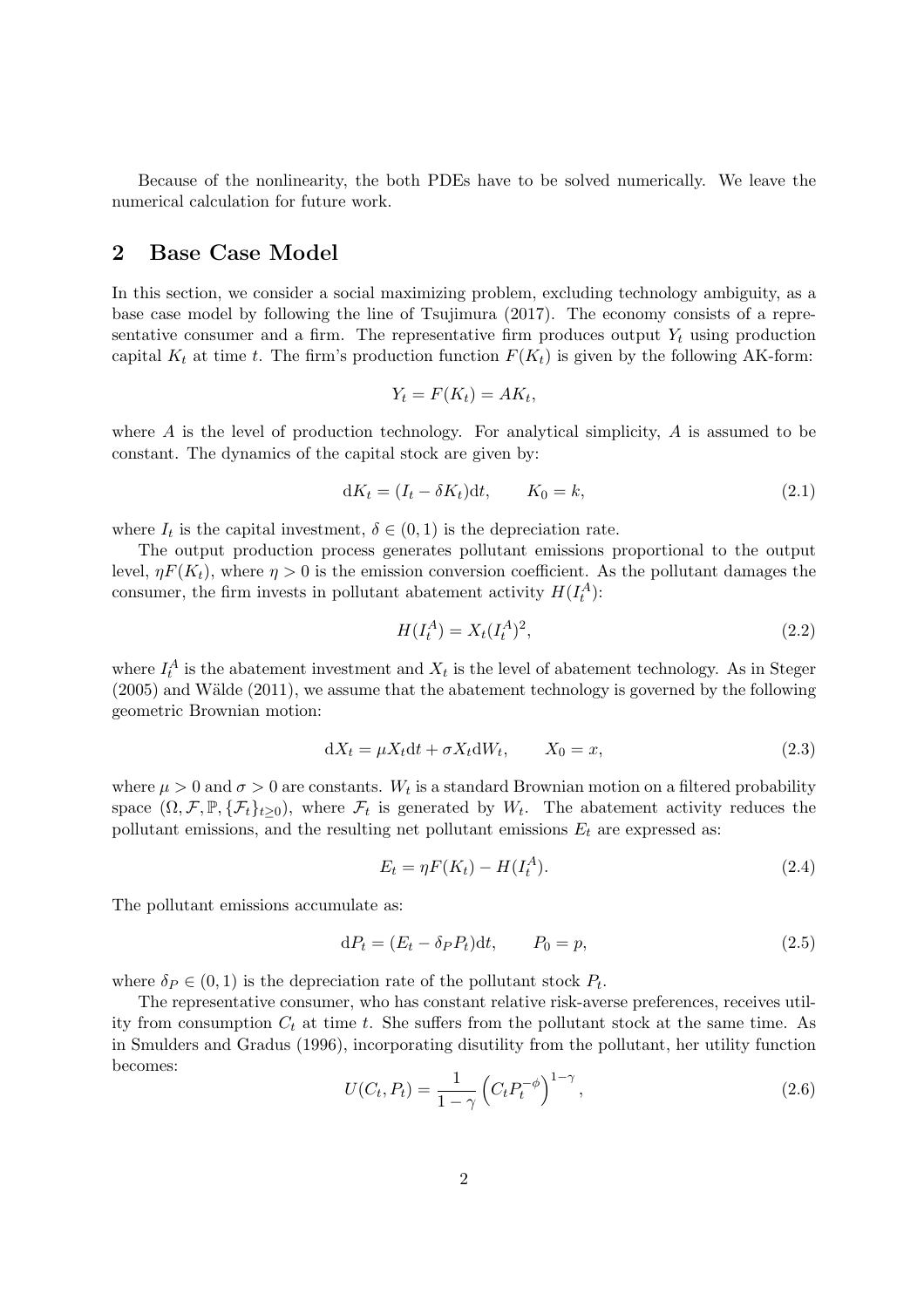where  $\gamma > 0$  is the degree of relative risk aversion and  $\phi > 0$  is the disutility coefficient. The consumer faces the budget constraint:

$$
Y_t = I_t + I_t^A + C_t
$$
  
=  $I_t + \theta_t Y_t + C_t$ ,

where  $\theta_t > 0$  is the abatement investment share, which is given by:

$$
\theta_t = \frac{I_t^A}{Y_t}.
$$

The net pollutant emissions flow is calculated as:

$$
E_t = \eta A K_t - X_t \theta_t^2 (A K_t)^2. \tag{2.7}
$$

Substituting  $(2.7)$  into  $(2.5)$ , the dynamics of the pollutant stock can be rewritten as:

$$
dP_t = [\eta AK_t - X_t\theta_t^2 (AK_t)^2 - \delta_P P_t]dt, \qquad P_0 = p. \tag{2.8}
$$

Rewriting the budget constraint of the consumer, the capital investment is:

$$
I_t = (1 - \theta)Y_t - C_t.
$$
\n(2.9)

It follows from  $(2.1)$  and  $(2.9)$  that the dynamics of the capital stock are rewritten as:

$$
dK_t = ((1 - \theta)Y_t - \delta K_t - C_t)dt, \qquad K_0 = k. \tag{2.10}
$$

The representative firm maximizes its profits, while the representative consumer maximizes her utility, subject to the budget constraint. However, the firm's production activity generates a pollutant as a by-product, and the consumer suffers from the pollutant, which reduces her utility. Therefore, the central planner's problem is to choose a consumption level and an investment share for the abatement activity in order to maximize social welfare:

$$
\hat{V}(k, p, x) = \max_{\{C_t, \theta_t\}} \mathbb{E}\left[\int_0^\infty e^{-rt} U(C_t, P_t) dt\right],\tag{2.11}
$$

where  $\hat{V}$  is the value function the central planner's problem.

The HJB equation of the central planner's problem (2.11) is:

$$
r\hat{V} = \max_{c,\theta} \left\{ \frac{1}{1-\gamma} (cp^{-\phi})^{1-\gamma} + [(1-\theta)Ak - \delta k - c]\hat{V}_K + (1-\theta)Ak - \delta k - c]\hat{V}_K + \frac{1}{2}\sigma^2 x^2 \hat{V}_{XX} \right\}.
$$
\n(2.12)

From the first-order condition for the optimality, if  $\hat{V}_K > 0$  and  $\hat{V}_P < 0$ , we obtain the optimal consumption  $c^*$  and optimal abatement investment share  $\theta^*$ :

$$
c^* = p^{-\frac{\phi(1-\gamma)}{\gamma}} \hat{V}_K^{-\frac{1}{\gamma}},\tag{2.13}
$$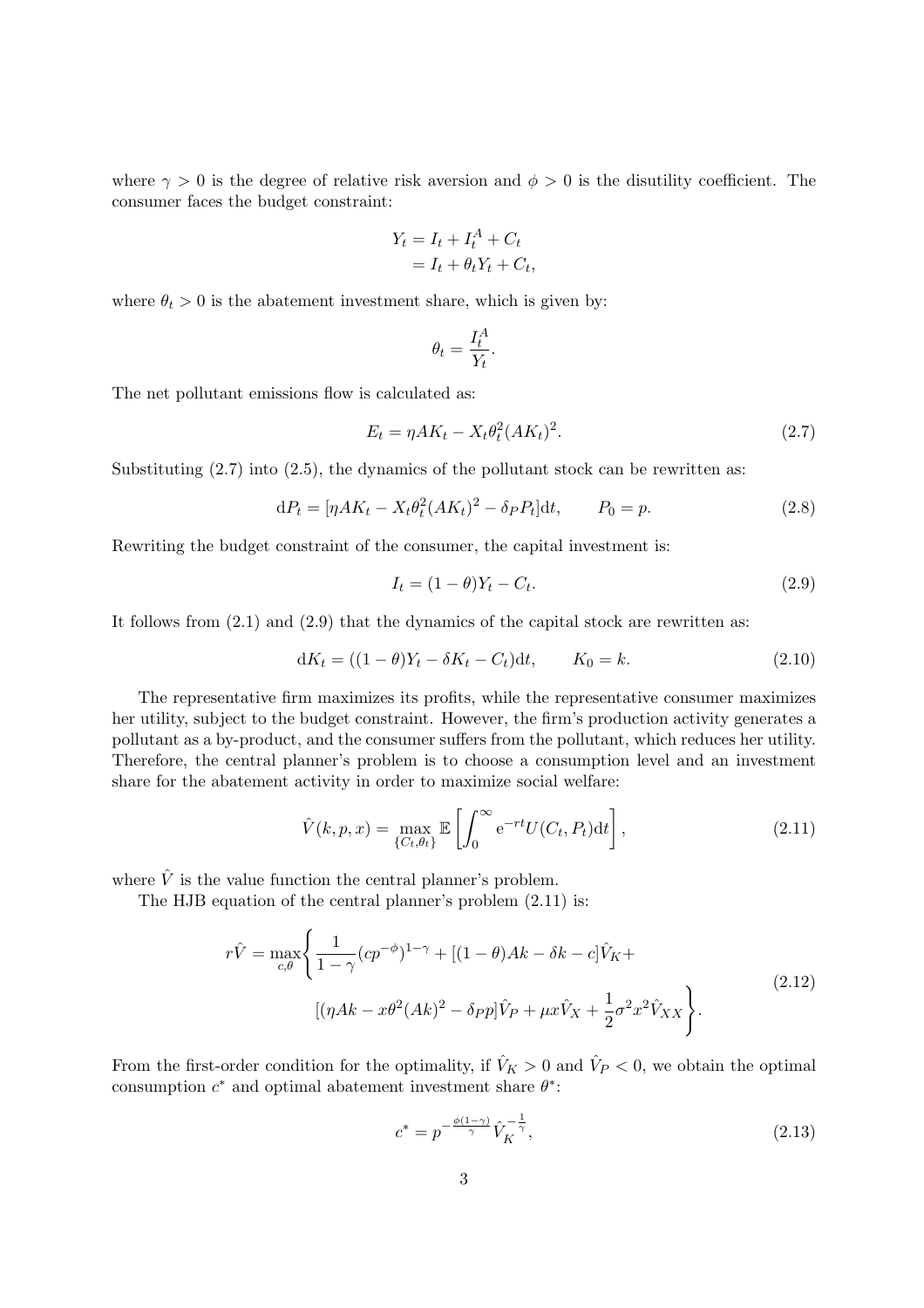$$
\theta^* = -\frac{1}{2}x^{-1}(Ak)^{-1}\frac{\hat{V}_K}{\hat{V}_P}.
$$
\n(2.14)

Substituting  $(2.13)$  and  $(2.14)$  into  $(2.12)$ , we obtain the following nonlinear PDE:

$$
r\hat{V} = \frac{\gamma}{1-\gamma}p^{-\frac{\phi(1-\gamma)}{\gamma}}\hat{V}_K^{-\frac{1-\gamma}{\gamma}} + \left[ (A-\delta)k + \frac{1}{2}x^{-1}(Ak)^{-1}\frac{\hat{V}_K}{\hat{V}_P} - \frac{1}{4}x^{-1}\hat{V}_K \right] \hat{V}_K
$$
  
+ 
$$
[\eta Ak\hat{V}_P - \delta_P p]\hat{V}_P + \mu x \hat{V}_X + \frac{1}{2}\sigma^2 x^2 \hat{V}_{XX}.
$$
 (2.15)

The optimal consumption level and abatement investment share are derived from the PDE (2.15). Because of the nonlinearity, we have to solve the equation (2.15) numerically. The numerical and/or asymptotic results will be presented in the conference.

## **3 The Model under Ambiguity**

In this section, we assume that the central planner does not have perfect confidence in the distribution of the abatement technology. In the presence of ambiguity, the central planner chooses a probability distribution based on her best possible estimate, which is referred to as the reference probability. The central planner is, however, concerned about the robustness of her decisions to misspecification of the reference probability. To resolve the concern, she considers a set of equivalent probability measures,  $P$ , on  $(\Omega, \mathcal{F})$  in order to incorporate the possible misspecification. Then, the reference probability measure  $\mathbb P$  could be replaced by another equivalent probability measure  $\mathbb{Q} \in \mathcal{P}$ . The penalty for a difference between the reference probability  $\mathbb{P}$  and another equivalent probability  $\mathbb Q$  is imposed to avoid choosing a probability measure too far from the reference probability measure. As in Hansen et al. (2002), Skiadas (2003), Hansen et al. (2006), and Imai and Tsujimura (2018), we introduce a discounted relative entropy  $R(\mathbb{Q})$  to measure the difference between  $\mathbb P$  and  $\mathbb Q$ :

$$
R(\mathbb{Q}) = r \int_0^\infty e^{-rt} \left( \int \log \left( \frac{d\mathbb{Q}}{d\mathbb{P}} \right) d\mathbb{Q} \right) dt
$$
  
=  $\mathbb{E}_{\mathbb{Q}} \left[ \int_0^\infty e^{-rt} \frac{h_t^2}{2} dt \right],$  (3.1)

where  $h_t$  is the measurable distortion between  $\mathbb P$  and  $\mathbb Q$ . We assume that

$$
R(\mathbb{Q}) < \infty. \tag{3.2}
$$

Let  $W_t^{\mathbb{Q}}$  denote a Brownian motion under the measure  $\mathbb{Q}$ . By Girsanov's theorem, this is given by

$$
W_t^{\mathbb{Q}} = W_t - \int_0^t h_s \, \mathrm{d}s. \tag{3.3}
$$

The dynamics of the abatement technology under the probability measure  $\mathbb Q$  are written as:

$$
dX_t = (\mu + \sigma h_t)X_t dt + \sigma X_t dW_t^{\mathbb{Q}}, \quad X_0 = x > 0.
$$
\n(3.4)

The central planner chooses a consumption level and an investment share for the abatement activity in order to maximize social welfare under the abatement technology ambiguity. To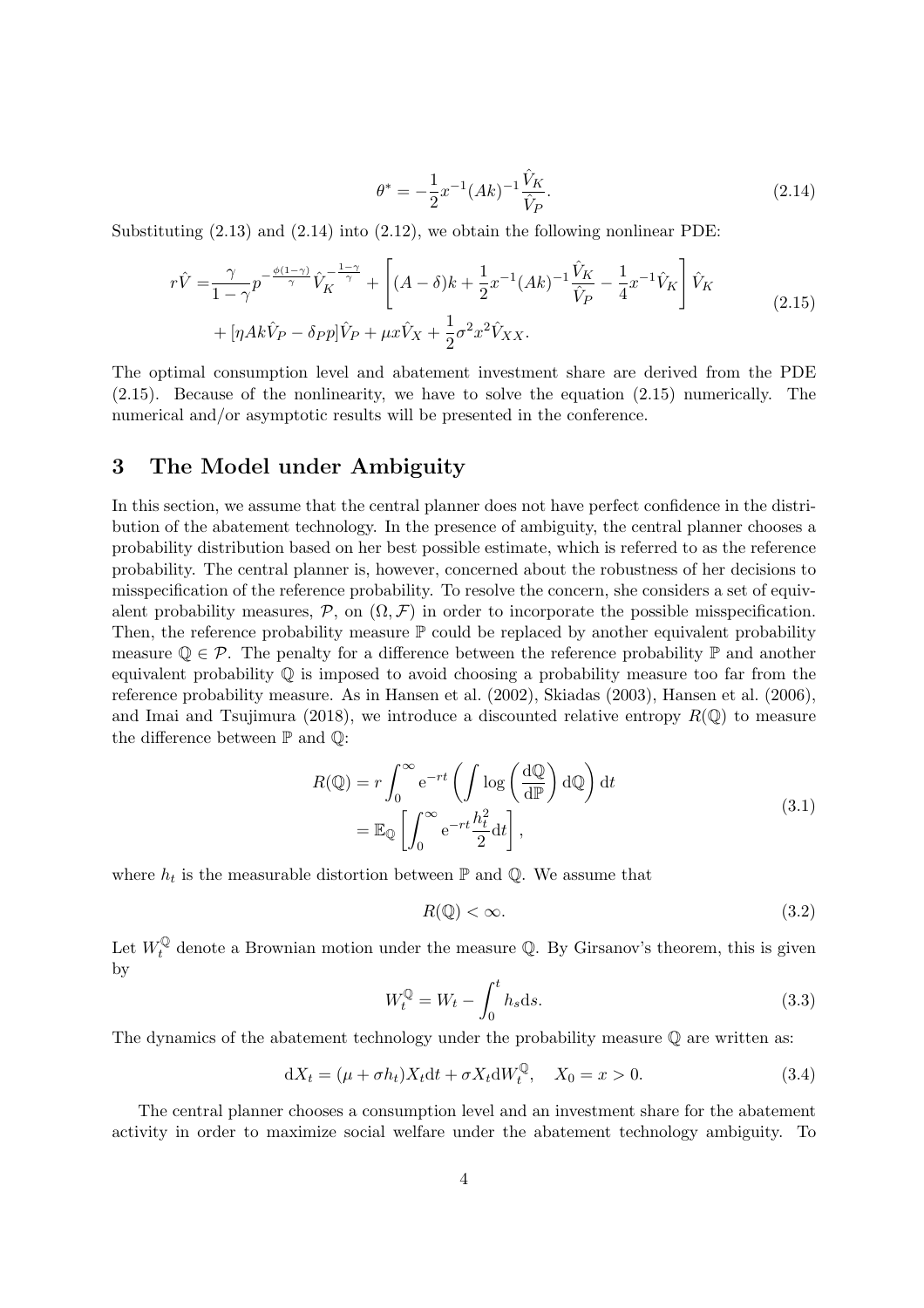solve this problem, we adopt the HS type robust control approach (Hansen and Sargent, 2001; Hansen et al., 2002, 2006). In the HS type robust control approach, another decision-maker is introduced to deal with her misspecification as a hypothetical evil decision-maker. The hypothetical decision-maker chooses the worst possible abatement technology path for the central planner, so that it chooses a probability measure Q to minimize the expected social welfare. Then, the social planner's model can be expressed as a two-player zero-sum game between the social planner and the hypothetical decision-maker:

$$
V(k, p, x) = \max_{\{C_t, \theta_t\}} \min_{\{h_t\}} \mathbb{E}_{\mathbb{Q}} \left[ \int_0^\infty e^{-rt} U(C_t, P_t) dt + \psi R(\mathbb{Q}) \right],
$$
\n(3.5)

where *V* is the value function of the central planner's problem and  $\psi \geq 0$  is the multiplier on the penalty given as the relative entropy.

It follows from the central planner's problem (3.5) that we have the following Hamilton– Jacobi–Bellman–Isaac (HJBI) equation:

$$
rV = \max_{c,\theta} \min_{h} \left\{ \frac{1}{1-\gamma} (cp^{-\phi})^{1-\gamma} + [(1-\theta)Ak - \delta k - c]V_K + (n+\phi)xV_X + \frac{1}{2}\sigma^2 x^2 V_{XX} + \psi \frac{h^2}{2} \right\}.
$$
\n(3.6)

From the first-order conditions for the optimality with respect to *c*,  $\theta$ , and *h*, if  $\hat{V}_K > 0$  and  $\hat{V}_P < 0$ , we obtain the optimal consumption  $c^{**}$ , abatement investment share,  $\theta^{**}$ , and distortion *h ∗∗*:

$$
c^{**} = p^{-\frac{\phi(1-\gamma)}{\gamma}} V_K^{-\frac{1}{\gamma}},\tag{3.7}
$$

$$
\theta^{**} = -\frac{1}{2}x^{-1}(Ak)^{-1}\frac{V_K}{V_P},\tag{3.8}
$$

$$
h^{**} = -\frac{\sigma x}{\psi} V_X. \tag{3.9}
$$

It follows from (3.9) that the probability distortion *h* goes to zero as  $\psi$  goes to infinity. That is, the two probability measures coincide as  $\psi$  goes to infinity. This means that, when  $\psi$  goes to infinity, the central planner acts as if she has the perfect confidence the distribution of abetment technology. Then, the central planner's problem (3.5) degenerates to the benchmark model. On the other hand, the probability distortion *h* increases as  $\psi$  decreases. This means that the central planner concerns with the model misspecification more and chooses Q far away from P. However, the cost of taking  $\mathbb Q$  increases as  $\psi$  increases due to the existence of the relative entropy penalty. These considerations imply that the parameter  $\psi$  represents the robustness of the model.

Substituting (3.7), (3.8), and (3.9) into equation (3.6), we obtain the nonlinear degenerate PDE:

$$
rV = \frac{\gamma}{1-\gamma} p^{-\frac{\phi(1-\gamma)}{\gamma}} V_K^{-\frac{1-\gamma}{\gamma}} + \left[ (A-\delta)k + \frac{1}{2}x^{-1}(Ak)^{-1}\frac{V_K}{V_P} - \frac{1}{4}x^{-1}V_K \right] V_K
$$
  
+ 
$$
[\eta AkV_P - \delta_P p]V_P + \mu x V_X - \frac{1}{2}\frac{\sigma^2 x^2}{\psi}V_X^2 + \frac{1}{2}\sigma^2 x^2 V_{XX}.
$$
 (3.10)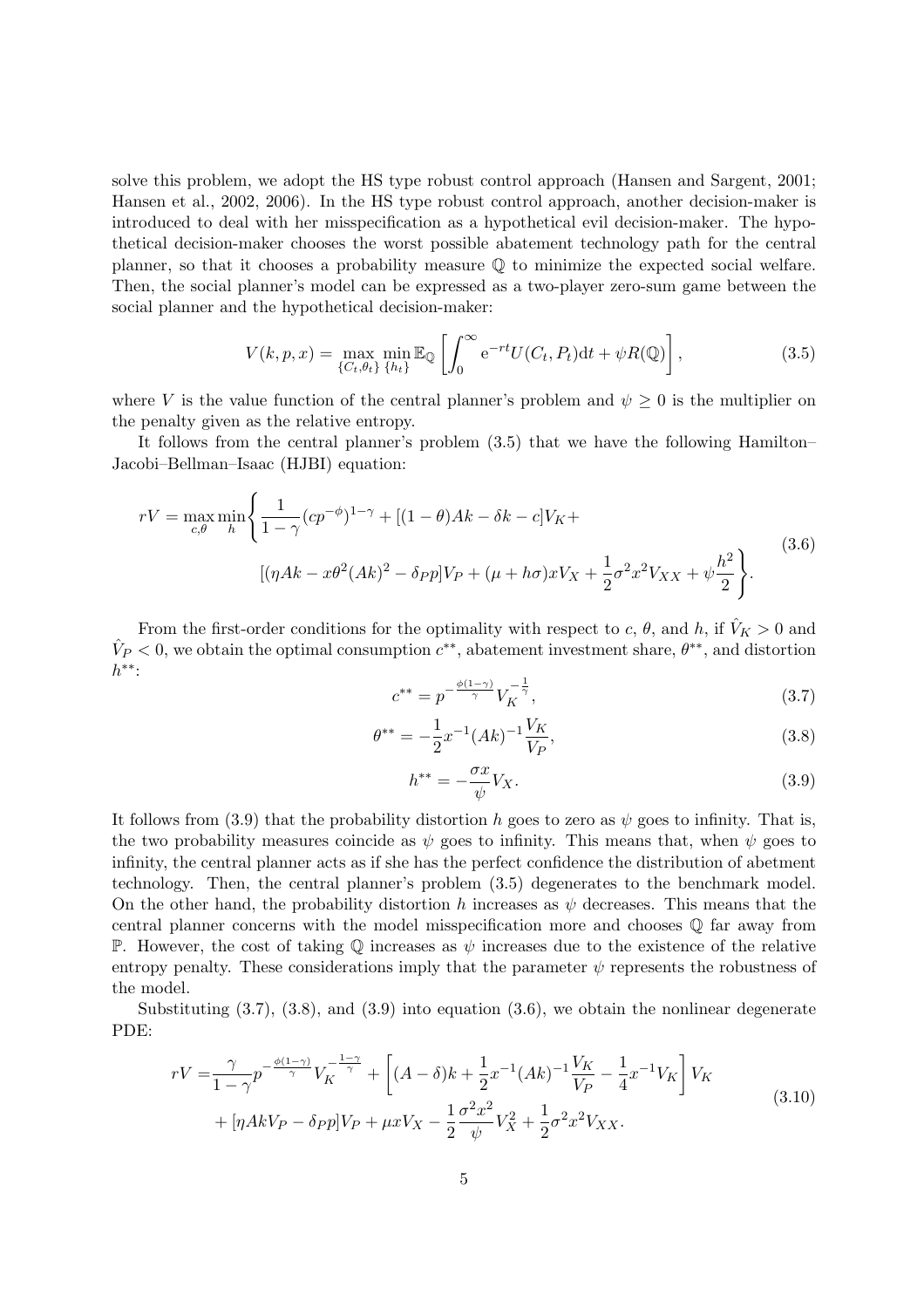The optimal consumption level, abatement investment share, and distortion are derived from the nonlinear PDE (3.10). The difference between both nonlinear PDE (2.15) and (3.10) is the quadratic term *−* 1 2  $\sigma^2 x^2$  $\frac{2x^2}{\psi}V_X^2$ .

Because of the nonlinearity, we have to solve the equation (3.10) numerically as in Section 2. The numerical and/or asymptotic results will be presented in the conference.

### **4 Conclusion**

In this paper, we analyzed a pollutant abatement investment strategy when the central planner does not have confidence with the dynamics of abatement technology. The central planner maximizes social welfare under the abatement technology ambiguity by choosing a consumption level and an investment share for the abatement activity. Due to the existence of abatement technology ambiguity, we adopt the HS type robust control approach to solve the central planner's problem. We obtained the nonlinear PDE, which derives the optimal consumption, abatement investment share, and distortion. Because the PDE is nonlinear, it has to be solved numerically. We leave the numerical calculation for future work. Appropriate boundary conditions should be discussed considering the characteristics of the coefficients along the boundaries (Oleinik, 2012)

There are several ways to extend this paper in future. First, we would show the HJBI equation admits a unique continuous viscosity solution as in Yoshioka and Tsujimura (2019). A viscosity solution approach for a certain economic growth model has recently been used in Yuan et al. (2018). Next, we would consider abatement technological progress that follows a jump diffusion process. Next, we would incorporate both the production and the abatement technology into the model. Finally, in practice, it is not always possible to track the economic dynamics to be optimized, motivating us to incorporate the discrete costly observation as in Dyrssen and Ekstrom (2018).

#### **References**

- Bucci, A., Colapinto, C., Forster, M., and La Torre, D., Stochastic technology shocks in an extended Uzawa-Lucas model: closed-form solution and long-run dynamics, *Journal of Economics*, **103**(1), 83–99, 2011.
- Dyrssen, H., and Ekström, E., Sequential testing of a Wiener process with costly observations. *Sequential Analysis*, **37**(1), 47–58, 2018.
- Hansen, L.P. and Sargent, T.J., Robust Control and Model Uncertainty, *American Economic Review*, **91**, 60–66, 2001.
- Hansen, L. P., Sargent, T. J., Turmuhambetova, G. A., and Williams, N., Robustness and Uncertainty Aversion, Working Paper, 2002.
- Hansen, L. P., Sargent, T. J., Turmuhambetova, G. A., and Williams, N., Robust control and model misspecification, *Journal of Economic Theory*, **128**, 45–90, 2006.
- Imai, J. and Tsujimura, M., Assessing Capital Investment Strategy with Convex Adjustment Cost under Ambiguity, discussion paper, 2018.